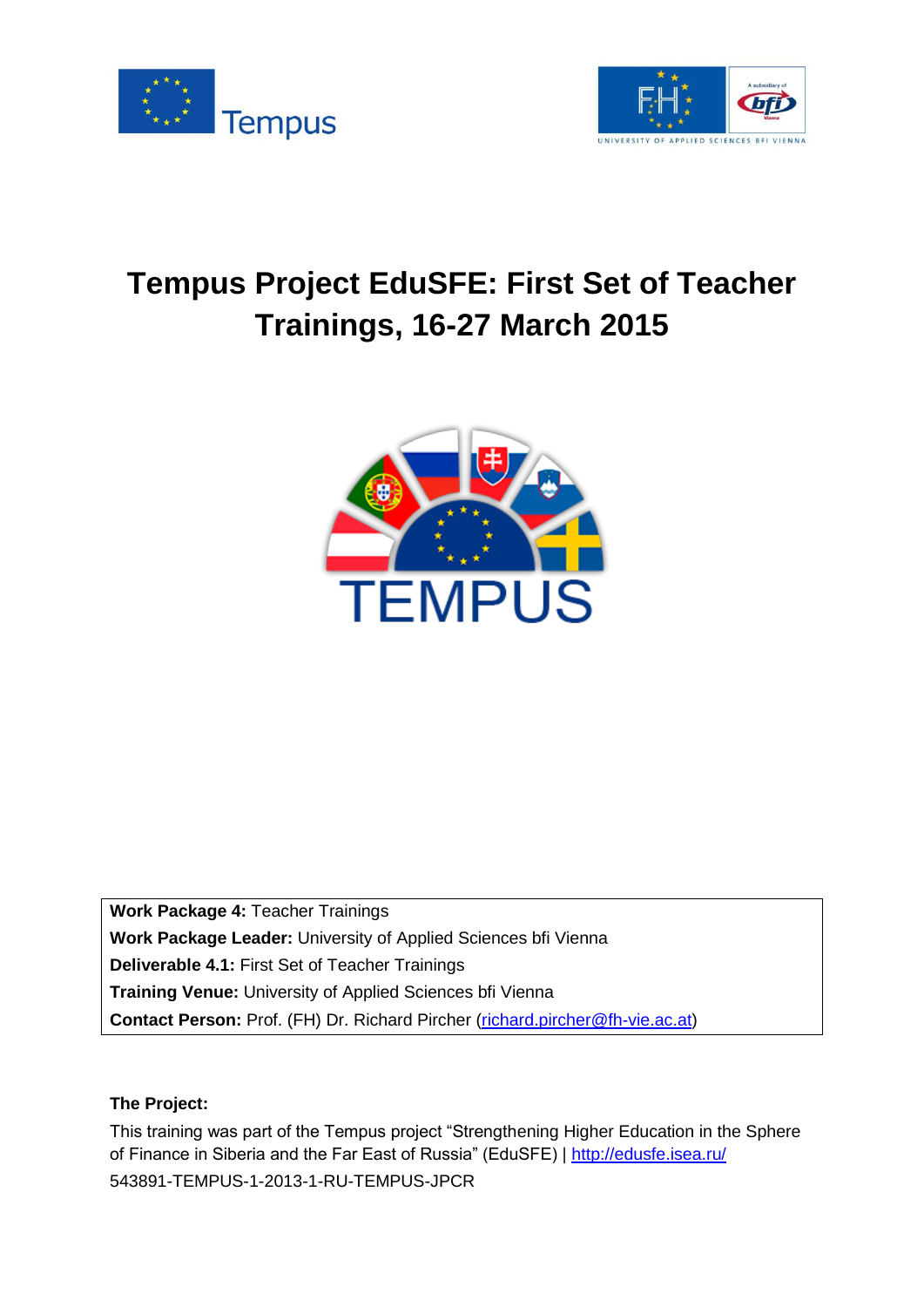## **Agenda for the first EduSFE Teacher Training (WP4) – Final Version**

Vienna, 16-27 March 2015

### Venue: University of Applied Sciences bfi Vienna, Wohlmutstraße 22, A-1020 Vienna Room 211

#### **List of Participants from Russia:**

| <b>National Research Tomsk State University</b><br>(TSU)                      | Anna Balandina<br>Anastasia Grinkevich<br>Yuliya Ryumina   |
|-------------------------------------------------------------------------------|------------------------------------------------------------|
| <b>Baikal State University of Economics and Law</b><br>(BSUEL)                | Olga Onoshko<br>Denis Alekseev<br>Sergey Kurganskii        |
| Khabarovsk State Academy of Economics and<br>Law (KSAEL)                      | Irina Mironova<br>Anna Tiutiugina<br>Elena Solokhina       |
| Zabaikalskiy State University (ZabSU)                                         | Elizaveta Baranova<br>Ivan Monich<br>Zhargal Tumunbayarova |
| <b>East Siberia State University of Technology</b><br>and Management (ESSUTM) | Olga Baginova<br>Vera Bulatova<br>Vitalii Malanov          |

#### **List of Participants from the EU:**

| University of Applied Sciences bfi Vienna<br>(UAS bfi Vienna)     | Margit Ozvalda<br><b>Richard Pircher</b> |
|-------------------------------------------------------------------|------------------------------------------|
| Umeå University - Umeå School of Business<br>and Economics (USBE) | Catherine Lions<br>Stefan Sundgren       |
| <b>University of Maribor (UM)</b>                                 | Vesna Cancer<br>Zan Oplotnik             |
| <b>Technical University of Kosice (TUKE)</b>                      | Oto Hudec<br>Natasa Urbancikova          |
| University of Coimbra (UC)                                        | António Martins<br>Fatima Sol            |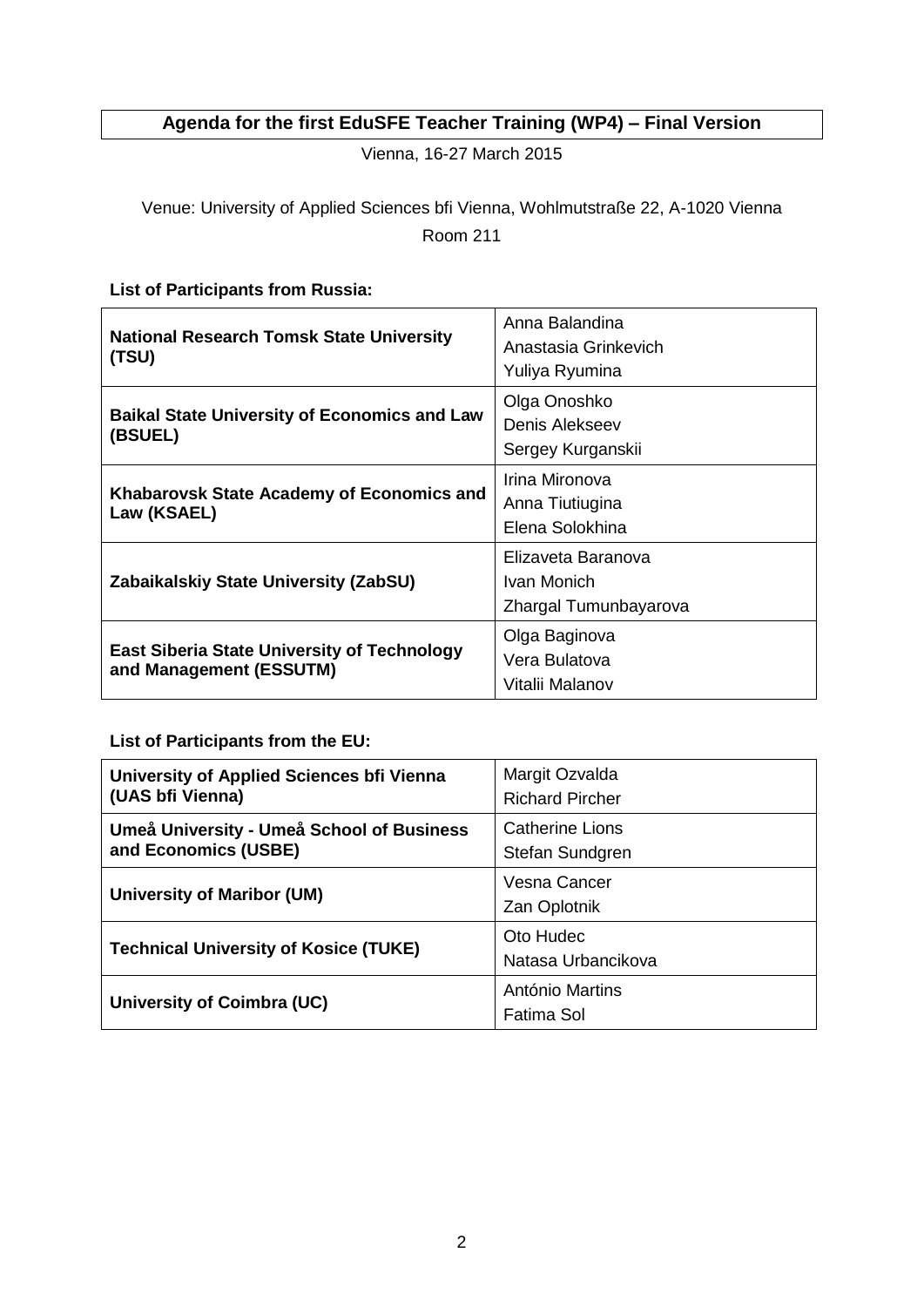#### **Week 1**

Monday, 16 March | 8:30 - 17:00

**Welcome and Introduction** (Richard Pircher, University of Applied Sciences bfi Vienna) **Teaching in English** (Margit Ozvalda, University of Applied Sciences bfi Vienna)

Tuesday, 17 March | 09:00 - 17:00 **Teaching in English** (Margit Ozvalda, University of Applied Sciences bfi Vienna)

Wednesday, 18 March | 09:00 - 17:00 **Bank Management** (Fatima Sol, University of Coimbra)

Thursday, 19 March | 09:00 - 17:00 **Financial Risk Management** (Catherine Lions, Umeå University - Umeå School of Business and Economics)

Friday, 20 March | 09:00 - 17:00 **Corporate Finance** (Zan Oplotnik, University of Maribor)

#### **Week 2**

Monday, 23 March | 09:00 - 17:00 **Didactics** (Richard Pircher, University of Applied Sciences bfi Vienna)

Tuesday, 24 March | 09:00 - 17:00

**International Accounting Standards & Business Analysis and Valuation** (Stefan Sundgren, Umeå University - Umeå School of Business and Economics)

Wednesday, 25 March | 09:00 - 17:00 **International Taxation** (António Martins, University of Coimbra)

Thursday, 26 March | 09:00 - 17:00 **Financial Institutions Marketing** (Natasa Urbancikova and Oto Hudec, Technical University of Kosice)

Friday, 27 March | 09:00 - 17:00 **Creative Problem Solving Methods** (Vesna Cancer, University of Maribor)